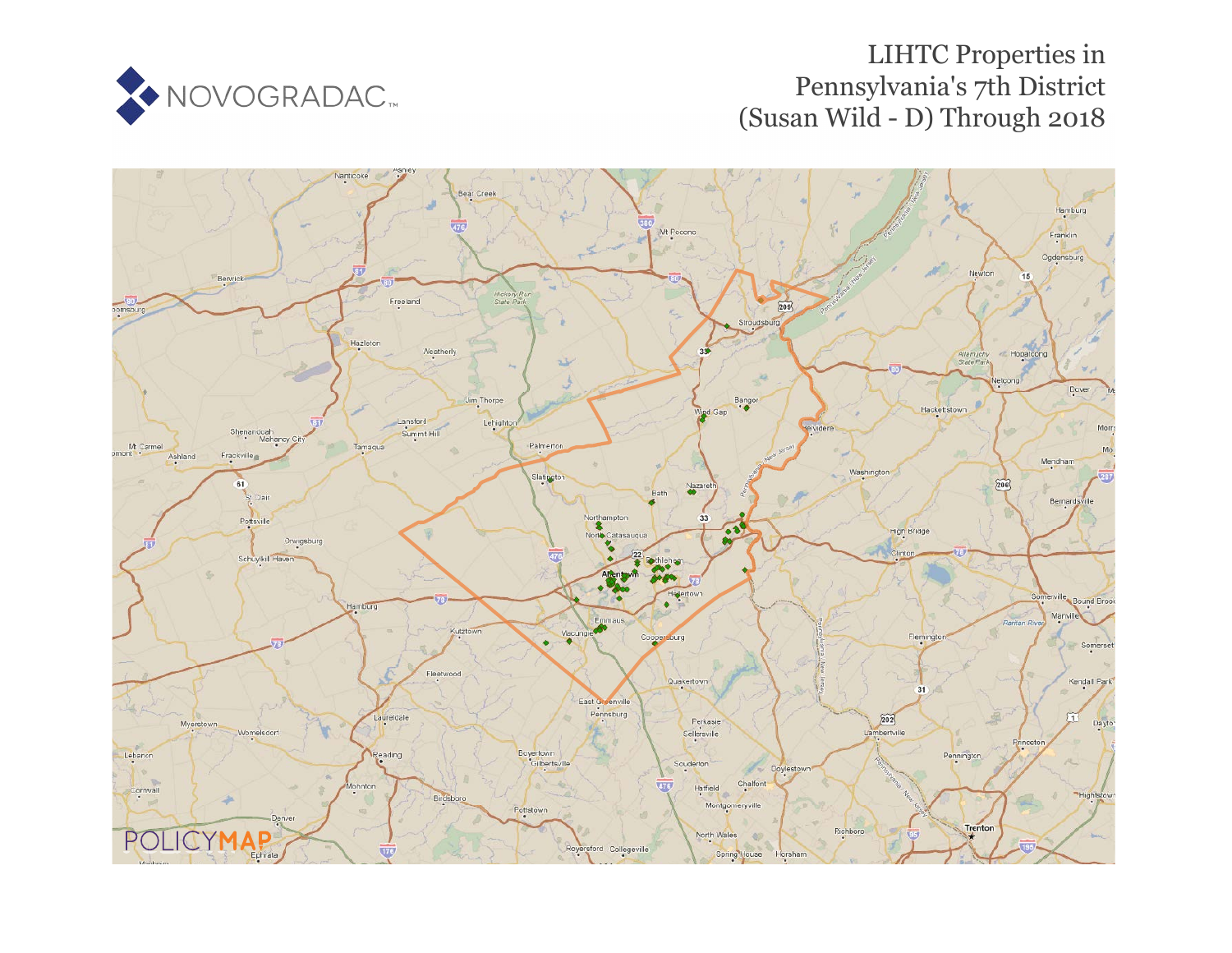| <b>Project Name</b>                        | <b>Address</b>                        | City                          | <b>State</b>  | <b>Zip Code</b> | <b>Nonprofit</b><br><b>Sponsor</b> | <b>Allocation</b><br>Year | <b>Annual</b><br><b>Allocated</b><br><b>Amount</b> | <b>Year PIS</b> | <b>Construction Type</b> | <b>Total</b><br><b>Units</b> | Low<br><b>Income</b><br><b>Units</b> | <b>Rent or</b><br><b>Income</b><br><b>Ceiling</b> | <b>Credit %</b>                          | <b>HUD Multi-Family</b><br>Tax-Exempt Financing/<br><b>Bond</b><br><b>Rental Assistance</b> |
|--------------------------------------------|---------------------------------------|-------------------------------|---------------|-----------------|------------------------------------|---------------------------|----------------------------------------------------|-----------------|--------------------------|------------------------------|--------------------------------------|---------------------------------------------------|------------------------------------------|---------------------------------------------------------------------------------------------|
| <b>MAIN STREET APTS</b>                    | 1700 MAIN ST                          | NORTHAMPTON                   | <b>PA</b>     | 18067           | Yes                                | 1989                      | \$120,080                                          | 1990            | Acquisition and Rehab 23 |                              | 23                                   | 60% AMGI                                          | $30$ % present $\,$ No value             |                                                                                             |
| MARKET STREET APTS 345 MARKET ST ALLENTOWN |                                       |                               | PA            | 18103           | Yes                                | 1990                      | \$0                                                | 1990            | New Construction         | $\tau$                       | $\tau$                               |                                                   | $70\%$ present $\overline{N_0}$<br>value |                                                                                             |
| <b>MILL APTS</b>                           | <b>ST</b>                             | 901 CHEROKEE FOUNTAIN HILL PA |               | 18015           | Yes                                | 1989                      | \$192,605                                          | 1990            | Acquisition and Rehab 45 |                              | 45                                   | 60% AMGI                                          | $30$ % present $\,$ No value             |                                                                                             |
| TURNER ST APTS                             | 146 N SEVENTH ALLENTOWN<br>${\rm ST}$ |                               | PA            | 18101           | Yes                                | 1989                      | \$74,957                                           | 1990            | Acquisition and Rehab 12 |                              | 12                                   | 60% AMGI                                          | $30$ % present $\,$ No value             |                                                                                             |
| <b>ALBURTIS APTS</b>                       | 105 S MAIN ST ALBURTIS                |                               | PA            | 18011           | No                                 | 1991                      | \$40,109                                           | 1991            | Acquisition and Rehab 10 |                              | 10                                   | 60% AMGI                                          | $70\,\%$ present $\,$ No value           |                                                                                             |
| ATLANTIC STREET<br>APTS                    | 825 ATLANTIC<br>${\rm ST}$            | <b>BETHLEHEM</b>              | PA            | 18015           | Yes                                | 1991                      | \$108,752                                          | 1991            | <b>New Construction</b>  | 22                           | $22\,$                               | 60% AMGI                                          | $70\,\%$ present $\,$ No value           |                                                                                             |
| <b>BANK STREET APTS</b>                    | 934 BANK ST                           | <b>EMMAUS</b>                 | PA            | 18049           | No                                 | 1991                      | \$3,332                                            | 1991            | <b>New Construction</b>  | $\mathbf{1}$                 | $\mathbf{1}$                         | 60% AMGI                                          | $30\,\%$ present $\,$ No value           |                                                                                             |
| CONSTITUTION DR<br>APTS                    | 1012<br>CONSTITUTION ALLENTOWN<br>DR  |                               | PA            | 18103           | $\rm No$                           | 1990                      | \$7,892                                            | 1991            | <b>New Construction</b>  | $\boldsymbol{3}$             | $\boldsymbol{3}$                     | 60% AMGI                                          | $30\,\%$ present $\,$ No value           |                                                                                             |
| E FOURTH ST APTS                           | 1136 E FOURTH<br>$\operatorname{ST}$  | <b>BETHLEHEM</b>              | $\mathbf{PA}$ | 18015           | Yes                                | 1989                      | \$34,335                                           | 1991            | Acquisition and Rehab 8  |                              | $\bf 8$                              | 60% AMGI                                          | $30\,\%$ present $\,$ No value           |                                                                                             |
| PINE STREET ASSOC                          | 930 W PINE ST ALLENTOWN               |                               | PA            | 18102           | No                                 | 1991                      | \$1,872                                            | 1991            | Acquisition and Rehab 1  |                              | $\mathbf{1}$                         | 60% AMGI                                          | $30\,\%$ present $\,$ No value           |                                                                                             |
| <b>WOODWARD STREET</b>                     | 641 S<br>WOODWARD ST ALLENTOWN        |                               | PA            | 18103           | No                                 | 1991                      | \$23,671                                           | 1991            | <b>New Construction</b>  | $\overline{7}$               | $7\phantom{.0}$                      | 60% AMGI                                          | $30\,\%$ present $\,$ No value           |                                                                                             |
| 1801 NEWPORT AVE<br>APTS                   | $\mathbf{A}\mathbf{V}\mathbf{E}$      | 1801 NEWPORT NORTHAMPTON      | PA            | 18067           | Yes                                | 1991                      | \$186,226                                          | 1992            | Acquisition and Rehab 34 |                              | $\bf{34}$                            | 60% AMGI                                          | $30\,\%$ present $\,$ No value           |                                                                                             |
| <b>627 HAMILTON APTS</b>                   | 627 HAMILTON ALLENTOWN<br><b>ST</b>   |                               | PA            | 18101           | Yes                                | 1991                      | \$130,984                                          | 1992            | Acquisition and Rehab 30 |                              | $30\,$                               | 60% AMGI                                          | $70\,\%$ present $\,$ No value           |                                                                                             |

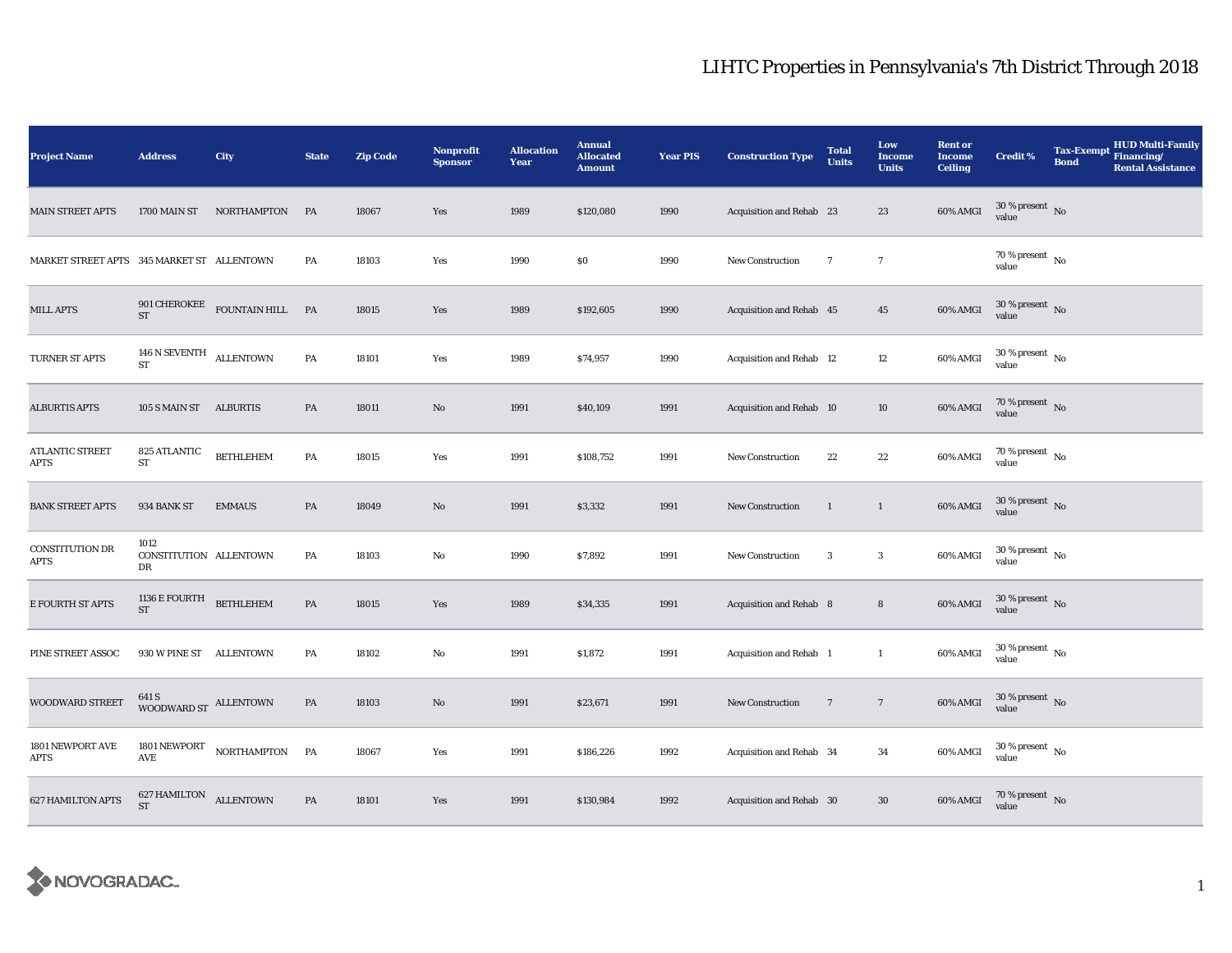| <b>Project Name</b>                           | <b>Address</b>                                | City             | <b>State</b> | <b>Zip Code</b> | <b>Nonprofit</b><br><b>Sponsor</b> | <b>Allocation</b><br>Year | <b>Annual</b><br><b>Allocated</b><br><b>Amount</b> | <b>Year PIS</b> | <b>Construction Type</b>       | <b>Total</b><br><b>Units</b> | Low<br><b>Income</b><br><b>Units</b> | <b>Rent or</b><br><b>Income</b><br><b>Ceiling</b> | <b>Credit %</b>                             | Tax-Exempt Financing/<br><b>Bond</b> | <b>HUD Multi-Family</b><br><b>Rental Assistance</b> |
|-----------------------------------------------|-----------------------------------------------|------------------|--------------|-----------------|------------------------------------|---------------------------|----------------------------------------------------|-----------------|--------------------------------|------------------------------|--------------------------------------|---------------------------------------------------|---------------------------------------------|--------------------------------------|-----------------------------------------------------|
| <b>HARLAN HOUSE</b><br><b>ELDERLY HOUSING</b> | 221 S FOURTH<br>ST                            | <b>EASTON</b>    | PA           | 18042           | $\rm No$                           | 2000                      | \$735,363                                          | 2002            | Acquisition and Rehab 100      |                              | 100                                  | 60% AMGI                                          | $30$ % present $\,$ No $\,$<br>value        |                                      |                                                     |
| <b>LEXIES DREAM</b>                           | 1609<br>SCHOENERSVIL BETHLEHEM<br><b>LERD</b> |                  | PA           | 18018           | Yes                                | 2000                      | \$106,093                                          | 2002            | <b>New Construction</b>        | 15                           | 15                                   | 60% AMGI                                          | $30\,\%$ present $\,$ No $\,$<br>value      |                                      |                                                     |
| <b>NAZARETH SENIOR</b><br>APTS                | 368 MADISON<br>AVE                            | <b>NAZARETH</b>  | PA           | 18064           | Yes                                | 2000                      | \$190,432                                          | 2002            | Acquisition and Rehab 35       |                              | $\bf 35$                             | 60% AMGI                                          | <b>Both 30%</b><br>and 70%<br>present value | No                                   |                                                     |
| PARKVIEW AT<br><b>BETHLEHEM</b>               | 1241 CLUB AVE BETHLEHEM                       |                  | PA           | 18018           | Yes                                | 2000                      | \$789,659                                          | 2002            | <b>New Construction</b>        | 115                          | 115                                  | 60% AMGI                                          | $30$ % present $\,$ No $\,$<br>value        |                                      |                                                     |
| SCHOENERSVILLE APTS SCHOENERSVIL BETHLEHEM    | 1547<br><b>LE RD</b>                          |                  | PA           | 18018           | Yes                                | 2000                      | \$239,494                                          | 2002            | <b>New Construction</b>        | 40                           | 40                                   | 60% AMGI                                          | $30$ % present $\,$ No $\,$<br>value        |                                      |                                                     |
| <b>CEDAR STREET APTS</b>                      | 25 CEDAR ST                                   | MACUNGIE         | PA           | 18062           | Yes                                | 2002                      | \$124,854                                          | 2003            | Acquisition and Rehab 19       |                              | 19                                   | 60% AMGI                                          | $30$ % present $\,$ No $\,$<br>value        |                                      |                                                     |
| <b>FORTE APTS</b>                             | 1345 E FIFTH ST BETHLEHEM                     |                  | PA           | 18015           | Yes                                | 2001                      | \$89,465                                           | 2003            | Acquisition and Rehab 10       |                              | 10                                   | 60% AMGI                                          | $30\,\%$ present $\,$ No value              |                                      |                                                     |
| <b>GOEPP STREET APTS</b>                      | 735 E GOEPP ST BETHLEHEM                      |                  | PA           | 18018           | Yes                                | 2001                      | \$0                                                | 2003            | Acquisition and Rehab 54       |                              | 54                                   |                                                   | $30\%$ present No<br>value                  |                                      |                                                     |
| WILSON MANOR APTS 535 AVONA AVE EASTON        |                                               |                  | PA           | 18042           | Yes                                | 2002                      | \$369,088                                          | 2004            | <b>New Construction</b>        | 60                           | 60                                   | 60% AMGI                                          | $30\,\%$ present $\,$ No value              |                                      |                                                     |
| SHERMAN STREET<br>APTS                        | 616 SHERMAN<br>${\rm ST}$                     | <b>ALLENTOWN</b> | PA           | 18109           | Yes                                | 1990                      | \$13,915                                           | 1992            | <b>Acquisition and Rehab</b> 3 |                              | $\mathbf{3}$                         | 60% AMGI                                          | 30 % present $\overline{N_0}$<br>value      |                                      |                                                     |
| 10TH ST PROJECT                               | 34 N TENTH ST ALLENTOWN                       |                  | PA           | 18101           | Yes                                | 1991                      | \$181,625                                          | 1993            | Acquisition and Rehab 23       |                              | 23                                   | 60% AMGI                                          | $30$ % present $\,$ No $\,$<br>value        |                                      |                                                     |
| <b>BISHOP APTS</b>                            | 527<br>NORTHAMPTON EASTON<br>ST               |                  | PA           | 18042           | Yes                                | 1991                      | \$67,164                                           | 1993            | Acquisition and Rehab 20       |                              | 20                                   | 60% AMGI                                          | $30$ % present $\,$ No $\,$<br>value        |                                      |                                                     |
| <b>COMMUNITY HELP P</b>                       | 1 S SECOND ST COPLAY                          |                  | PA           | 18037           | No                                 | 1991                      | \$29,555                                           | 1993            | Acquisition and Rehab 21       |                              | 21                                   | 60% AMGI                                          | <b>Both 30%</b><br>and 70%<br>present value | No                                   |                                                     |

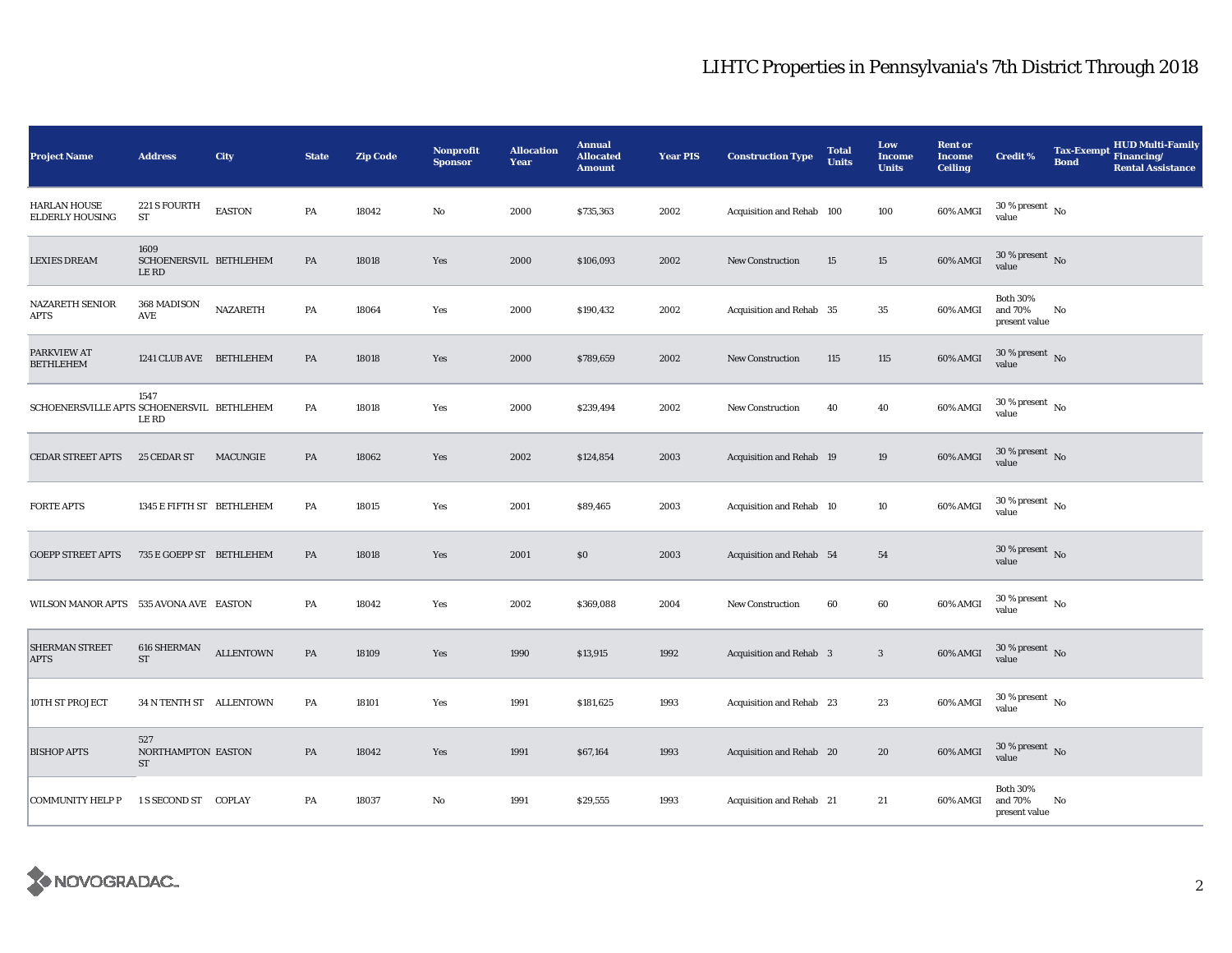| <b>Project Name</b>                            | <b>Address</b>                        | City                 | <b>State</b> | <b>Zip Code</b> | <b>Nonprofit</b><br><b>Sponsor</b> | <b>Allocation</b><br>Year | <b>Annual</b><br><b>Allocated</b><br><b>Amount</b> | <b>Year PIS</b> | <b>Construction Type</b>  | <b>Total</b><br><b>Units</b> | Low<br>Income<br><b>Units</b> | <b>Rent or</b><br><b>Income</b><br><b>Ceiling</b> | <b>Credit %</b>                             | <b>Tax-Exempt</b><br><b>Bond</b> | <b>HUD Multi-Family</b><br>Financing/<br><b>Rental Assistance</b> |
|------------------------------------------------|---------------------------------------|----------------------|--------------|-----------------|------------------------------------|---------------------------|----------------------------------------------------|-----------------|---------------------------|------------------------------|-------------------------------|---------------------------------------------------|---------------------------------------------|----------------------------------|-------------------------------------------------------------------|
| N 5TH ST APTS                                  | 950 N FIFTH ST ALLENTOWN              |                      | PA           | 18102           | Yes                                | 1993                      | \$41,947                                           | 1993            | <b>New Construction</b>   | 8                            | $\bf 8$                       | 60% AMGI                                          | $70\,\%$ present $\,$ No value              |                                  |                                                                   |
| PENNSYLVANIA AVE<br><b>APTS</b>                | 1442<br>PENNSYLVANIA BETHLEHEM<br>AVE |                      | PA           | 18018           | Yes                                | 1991                      | \$61,000                                           | 1993            | New Construction          | 14                           | 14                            | 60% AMGI                                          | $30\,\%$ present $\,$ No $\,$<br>value      |                                  |                                                                   |
| <b>S THIRD ST APTS</b>                         | 100 S THIRD ST EASTON                 |                      | PA           | 18042           | Yes                                | 1991                      | \$157,702                                          | 1993            | Acquisition and Rehab 22  |                              | $2\sqrt{2}$                   | 60% AMGI                                          | $30\,\%$ present $\,$ No $\,$<br>value      |                                  |                                                                   |
| SENECA STREET APTS 943 LONG ST                 |                                       | <b>FOUNTAIN HILL</b> | <b>PA</b>    | 18015           | Yes                                | 1991                      | \$211,635                                          | 1993            | Acquisition and Rehab 52  |                              | 52                            | 60% AMGI                                          | $30$ % present $\,$ No $\,$<br>value        |                                  |                                                                   |
| COOPERSBURG SCHOOL 331 E STATE ST COOPERSBURG  |                                       |                      | PA           | 18036           | Yes                                | 1994                      | \$242,652                                          | 1994            | <b>New Construction</b>   | 40                           | 40                            | 60% AMGI                                          | <b>Both 30%</b><br>and 70%<br>present value | No                               |                                                                   |
| <b>EAST PENN PLACE</b>                         | 633 BROAD ST                          | <b>EMMAUS</b>        | PA           | 18049           | Yes                                | 1993                      | \$321,937                                          | 1994            | <b>New Construction</b>   | 47                           | 47                            | 60% AMGI                                          | $30\,\%$ present $\,$ No value              |                                  |                                                                   |
| HOWARD JONES MANOI 129 MILL ST                 |                                       | <b>BATH</b>          | PA           | 18014           | $\mathbf{N}\mathbf{o}$             | 1995                      | \$78,566                                           | 1995            | <b>New Construction</b>   | 31                           | 31                            | 60% AMGI                                          | $30\,\%$ present $\,$ No value              |                                  |                                                                   |
| <b>BETHLEHEM TOWNHON 1191</b><br>LIVINGSTON ST |                                       | BETHLEHEM            | ${\bf PA}$   | 18017           | No                                 | 2005                      | \$732,607                                          | 2006            | Acquisition and Rehab 127 |                              | 127                           | 60% AMGI                                          | $70\,\%$ present $\,$ No $\,$<br>value      |                                  |                                                                   |
| FRED B ROONEY BUILDI 4 E FOURTH ST BETHLEHEM   |                                       |                      | PA           | 18015           | $\rm No$                           | 2006                      | \$822,698                                          | 2007            | New Construction          | 150                          | 150                           | 60% AMGI                                          | <b>Both 30%</b><br>and 70%<br>present value | No                               |                                                                   |
| HART RENTAL PHASE II 445 HANOVER               |                                       | <b>ALLENTOWN</b>     | PA           | 18109           | No                                 | 2005                      | \$1,100,405                                        | 2007            | <b>New Construction</b>   | 79                           | 79                            | 60% AMGI                                          | $70$ % present $\,$ No $\,$<br>value        |                                  |                                                                   |
| <b>BETHLEHEM YMCA</b>                          | 430 E BRD ST                          | <b>BETHLEHEM</b>     | PA           | 18018           | Yes                                | 2006                      | \$212,469                                          | 2008            | <b>New Construction</b>   | 35                           | $33\,$                        | 60% AMGI                                          | 70 % present $\hbox{~No}$<br>value          |                                  |                                                                   |
| 536-38 BROADWAY ST 536 BROADWAY BETHLEHEM      |                                       |                      | PA           | 18015           | No                                 | 1990                      | \$15,414                                           | 1990            | Acquisition and Rehab 6   |                              | $\bf 6$                       | 60% AMGI                                          | $30\,\%$ present $\,$ No value              |                                  |                                                                   |
| BROOM STREET APTS 314 BROOM ST EMMAUS          |                                       |                      | PA           | 18049           | No                                 | 1990                      | \$28,942                                           | 1990            | <b>New Construction</b>   | $\bf 6$                      | $\bf 6$                       | 50% AMGI                                          | $30\,\%$ present $\,$ No value              |                                  |                                                                   |

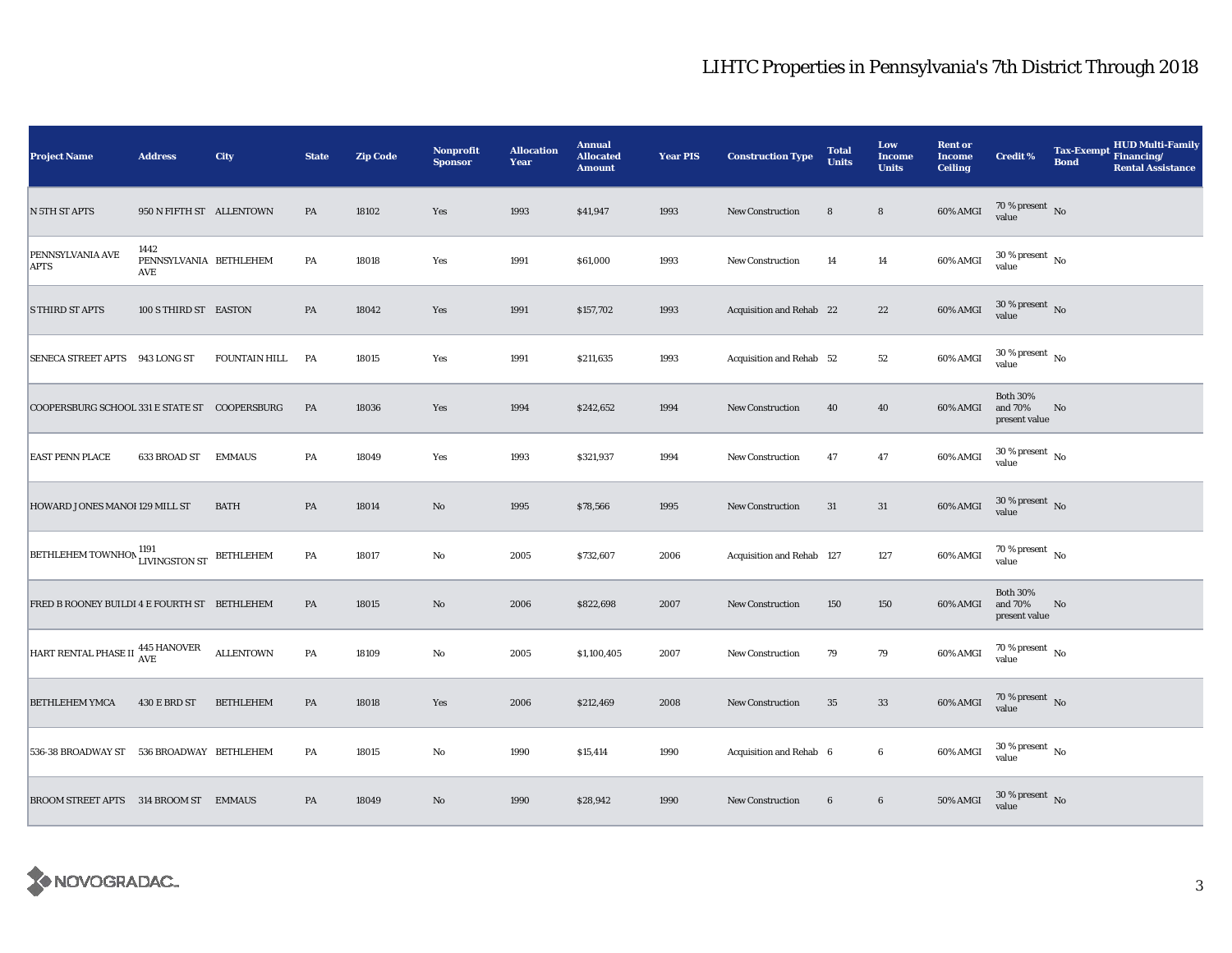| <b>Project Name</b>                                     | <b>Address</b>             | City                   | <b>State</b> | <b>Zip Code</b> | <b>Nonprofit</b><br><b>Sponsor</b> | <b>Allocation</b><br>Year | <b>Annual</b><br><b>Allocated</b><br><b>Amount</b> | <b>Year PIS</b> | <b>Construction Type</b> | <b>Total</b><br><b>Units</b> | Low<br>Income<br><b>Units</b> | <b>Rent or</b><br><b>Income</b><br><b>Ceiling</b> | <b>Credit %</b>                             | <b>Tax-Exempt</b><br><b>Bond</b> | <b>HUD Multi-Family</b><br>Financing/<br><b>Rental Assistance</b> |
|---------------------------------------------------------|----------------------------|------------------------|--------------|-----------------|------------------------------------|---------------------------|----------------------------------------------------|-----------------|--------------------------|------------------------------|-------------------------------|---------------------------------------------------|---------------------------------------------|----------------------------------|-------------------------------------------------------------------|
| <b>CATASAUGUA APTS</b>                                  | 118 BRIDGE ST CATASAUQUA   |                        | PA           | 18032           | Yes                                | 1989                      | \$193,561                                          | 1990            | Acquisition and Rehab 36 |                              | 36                            | 60% AMGI                                          | 70 % present $\hbox{~No}$<br>value          |                                  |                                                                   |
| FERRY STREET APTS                                       | <b>600 FERRY ST EASTON</b> |                        | PA           | 18042           | Yes                                | 1989                      | \$57,794                                           | 1990            | <b>New Construction</b>  | 10                           | 10                            | 60% AMGI                                          | $30\,\%$ present $\,$ No $\,$<br>value      |                                  |                                                                   |
| <b>FIRE HOUSE APTS</b>                                  | 116 CHURCH ST CATASAUQUA   |                        | PA           | 18032           | No                                 | 1990                      | \$0                                                | 1990            | Acquisition and Rehab 5  |                              | $\overline{5}$                |                                                   | <b>Both 30%</b><br>and 70%<br>present value | No                               |                                                                   |
| <b>FIRE HOUSE APTS</b>                                  | 118 CHURCH ST CATASAUQUA   |                        | PA           | 18032           | $\mathbf{N}\mathbf{o}$             | 1989                      | \$23,873                                           | 1990            | Acquisition and Rehab 5  |                              | $5\phantom{.0}$               | 60% AMGI                                          | <b>Both 30%</b><br>and 70%<br>present value | No                               |                                                                   |
| NORTH CATASAUQUA S'11400 MAIN ST                        |                            | CATASAUQUA             | PA           | 18032           | Yes                                | 1994                      | \$257,070                                          | 1995            | <b>New Construction</b>  | 40                           | 40                            | 60% AMGI                                          | $30$ % present $\,$ No $\,$<br>value        |                                  |                                                                   |
| BUTLER STREET APTS 1198 BUTLER ST EASTON                |                            |                        | PA           | 18042           | Yes                                | 1994                      | \$35,210                                           | 1996            | Acquisition and Rehab 9  |                              | 9                             | 60% AMGI                                          | $30\,\%$ present $\,$ No $\,$<br>value      |                                  |                                                                   |
| <b>EAST PENN PLACE II</b>                               | 643 BROAD ST               | <b>EMMAUS</b>          | PA           | 18049           | Yes                                | 1994                      | \$299,864                                          | 1996            | <b>New Construction</b>  | 40                           | 40                            | 60% AMGI                                          | $30\,\%$ present $_{\, \rm No}$<br>value    |                                  |                                                                   |
| WALNUT STREET APTS 624 WALNUT ST EMMAUS                 |                            |                        | PA           | 18049           | Yes                                | 1995                      | \$7,763                                            | 1996            | Acquisition and Rehab 4  |                              | $\overline{4}$                | 60% AMGI                                          | $30$ % present $\,$ No $\,$<br>value        |                                  |                                                                   |
| EATON AVENUE APTS 1102 EATON AVE BETHLEHEM              |                            |                        | PA           | 18018           | Yes                                | 1996                      | \$284,978                                          | 1997            | <b>New Construction</b>  | 50                           | 50                            | 60% AMGI                                          | $30$ % present $\,$ No $\,$<br>value        |                                  |                                                                   |
| HAMILTON MANOR APT 4225 MANOR DR STROUDSBURG            |                            |                        | PA           | 18360           | No                                 | 1995                      | \$327,251                                          | 1997            | <b>New Construction</b>  | 40                           | 40                            | 60% AMGI                                          | <b>Both 30%</b><br>and 70%<br>present value | No                               |                                                                   |
| HELLERTOWN ELDERLY 950 FRONT ST                         |                            | HELLERTOWN             | PA           | 18055           | Yes                                | 1996                      | \$285,327                                          | 1997            | New Construction         | 47                           | 47                            | 60% AMGI                                          | $30$ % present $\,$ No $\,$<br>value        |                                  |                                                                   |
| HOWARD JONES MANOI $_{\rm AVE}^{232\rm ~PLYMOUTH}$ BATH |                            |                        | PA           | 18014           | Yes                                | 1996                      | \$207,814                                          | 1997            | <b>New Construction</b>  | 34                           | 34                            | 60% AMGI                                          | $30\,\%$ present $\,$ No value              |                                  |                                                                   |
| <b>WASHINGTON APTS</b>                                  | 2174<br>AVE                | WASHINGTON NORTHAMPTON | PA           | 18067           | Yes                                | 1995                      | \$99,036                                           | 1997            | Acquisition and Rehab 14 |                              | 14                            | 60% AMGI                                          | 30 % present $\,$ No $\,$<br>value          |                                  |                                                                   |

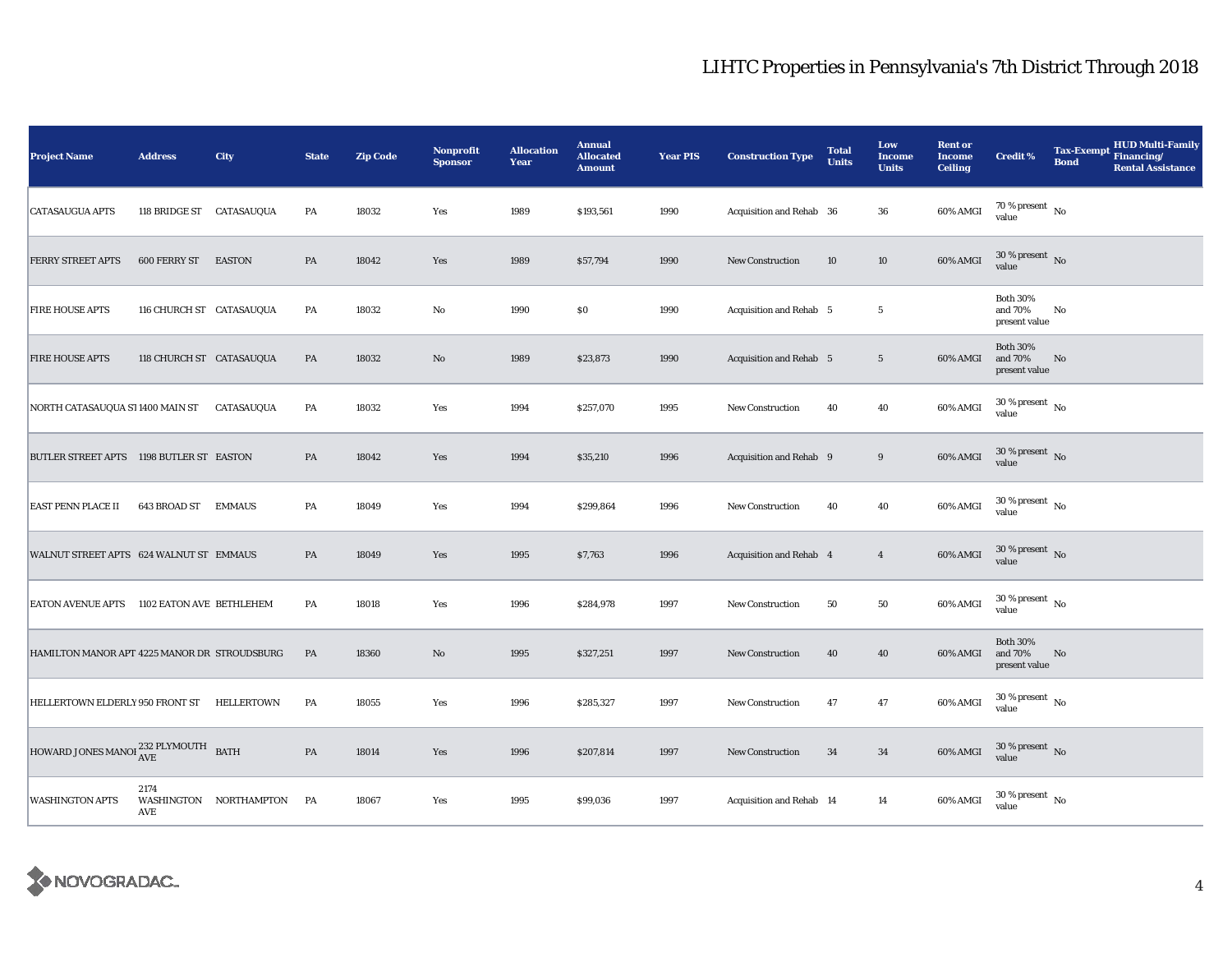| <b>Project Name</b>                                  | <b>Address</b>                       | City               | <b>State</b>  | <b>Zip Code</b> | <b>Nonprofit</b><br><b>Sponsor</b> | <b>Allocation</b><br>Year | <b>Annual</b><br><b>Allocated</b><br><b>Amount</b> | <b>Year PIS</b> | <b>Construction Type</b> | <b>Total</b><br><b>Units</b> | Low<br><b>Income</b><br><b>Units</b> | <b>Rent or</b><br><b>Income</b><br><b>Ceiling</b> | <b>Credit %</b>                        | <b>Tax-Exempt</b><br><b>Bond</b> | <b>HUD Multi-Family</b><br>Financing/<br><b>Rental Assistance</b> |
|------------------------------------------------------|--------------------------------------|--------------------|---------------|-----------------|------------------------------------|---------------------------|----------------------------------------------------|-----------------|--------------------------|------------------------------|--------------------------------------|---------------------------------------------------|----------------------------------------|----------------------------------|-------------------------------------------------------------------|
| WIND GAP ELDERLY AP16 N BROADWAY WIND GAP            |                                      |                    | PA            | 18091           | Yes                                | 1996                      | \$117,846                                          | 1997            | New Construction         | 20                           | 20                                   | 60% AMGI                                          | $30\,\%$ present $\,$ No value         |                                  |                                                                   |
| WHITE STONE COMMON WHITESTONE                        | 360<br>COR                           | STROUDSBURG        | PA            | 18360           | $\mathbf{No}$                      | 2012                      | \$8,994,325                                        | 2011            | <b>New Construction</b>  | 72                           | $72\,$                               | 60% AMGI                                          | $70\,\%$ present $\,$ No $\,$<br>value |                                  |                                                                   |
| VHDC AP54                                            | <b>SCATTERED</b><br><b>SITES</b>     | <b>BETHLEHEM</b>   | PA            | 18015-0000      | Yes                                | 2014                      | \$594,933                                          | 2013            | Acquisition and Rehab 51 |                              | 51                                   | $60\%$ AMGI                                       | $70\,\%$ present $\,$ No value         |                                  | No                                                                |
| CUMBERLAND GARDEN: SCATTERED                         |                                      | <b>ALLENTOWN</b>   | PA            | 18103-8237      | No                                 | 2016                      | \$941,382                                          | 2014            | New Construction         | 70                           | 70                                   | 60% AMGI                                          | 70 % present $\hbox{~No}$<br>value     |                                  | No                                                                |
| <b>SOUTH SIDE LOFTS</b>                              | 419-429 HAYES<br>$\operatorname{ST}$ | <b>BETHLEHEM</b>   | PA            | 18015-1907      | Yes                                | 2016                      | \$826,410                                          | 2014            | New Construction         | 46                           | 46                                   | 60% AMGI                                          | $70\,\%$ present $${\rm No}$$ value    |                                  | No                                                                |
| CUMBERLAND GARDEN: SCATTERED                         |                                      | <b>ALLENTOWN</b>   | PA            | 18103-8237      | $\mathbf{No}$                      | 2016                      | \$650,312                                          | 2015            | New Construction         | 56                           | ${\bf 56}$                           | 60% AMGI                                          | 70 % present $\hbox{~No}$<br>value     |                                  | No                                                                |
| SACRED HEART RESIDE $_{ST}^{449}$ W TURNER ALLENTOWN |                                      |                    | $\mathbf{PA}$ | 18102-4158      | $\rm No$                           | 2018                      | \$1,135,809                                        | 2017            | <b>New Construction</b>  | 61                           | 61                                   | 60% AMGI                                          | Not<br>Indicated                       |                                  | No                                                                |
| <b>GRANDVIEW APTS</b>                                | 100 GRANDVIEW $_{\rm EASTON}$<br>DR  |                    | PA            | 18045           | Yes                                | 1997                      | \$328,340                                          | 1999            | <b>New Construction</b>  | 57                           | ${\bf 57}$                           | 60% AMGI                                          | $70\,\%$ present $\,$ No value         |                                  |                                                                   |
| <b>GRANDVIEW II</b>                                  | 200<br>GRANDVIEW DR EASTON           |                    | PA            | 18045           | Yes                                | 1998                      | \$340,633                                          | 1999            | New Construction         | 60                           | 60                                   | 60% AMGI                                          | $30$ % present $\,$ No $\,$<br>value   |                                  |                                                                   |
| MILFORD COMMONS AP COMMONS STRO                      |                                      | <b>STROUDSBURG</b> | PA            | 18301           | No                                 | 1997                      | \$866,148                                          | 1999            | <b>New Construction</b>  | 88                           | 88                                   | 60% AMGI                                          | $30\,\%$ present $\,$ No $\,$<br>value |                                  |                                                                   |
| MORAVIAN HOUSE III                                   | 133 W UNION<br><b>BLVD</b>           | <b>BETHLEHEM</b>   | PA            | 18018           | Yes                                | 1997                      | \$358,519                                          | 1999            | New Construction         | 50                           | 50                                   | 60% AMGI                                          | $30\,\%$ present $\,$ No $\,$<br>value |                                  |                                                                   |
| MOUNTAINVILLE MANO 1920 S FIFTH ST ALLENTOWN         |                                      |                    | PA            | 18103           | Yes                                | 1999                      | \$114,999                                          | 1999            | Acquisition and Rehab 20 |                              | 20                                   | 60% AMGI                                          | $30\,\%$ present $\,$ No value         |                                  |                                                                   |
| SIXTH STREET ELDERLY 1029 SIXTH ST WHITEHALL         |                                      |                    | PA            | 18052           | Yes                                | 1998                      | \$261,944                                          | 1999            | <b>New Construction</b>  | 48                           | 48                                   | 60% AMGI                                          | $30\,\%$ present $\,$ No value         |                                  |                                                                   |

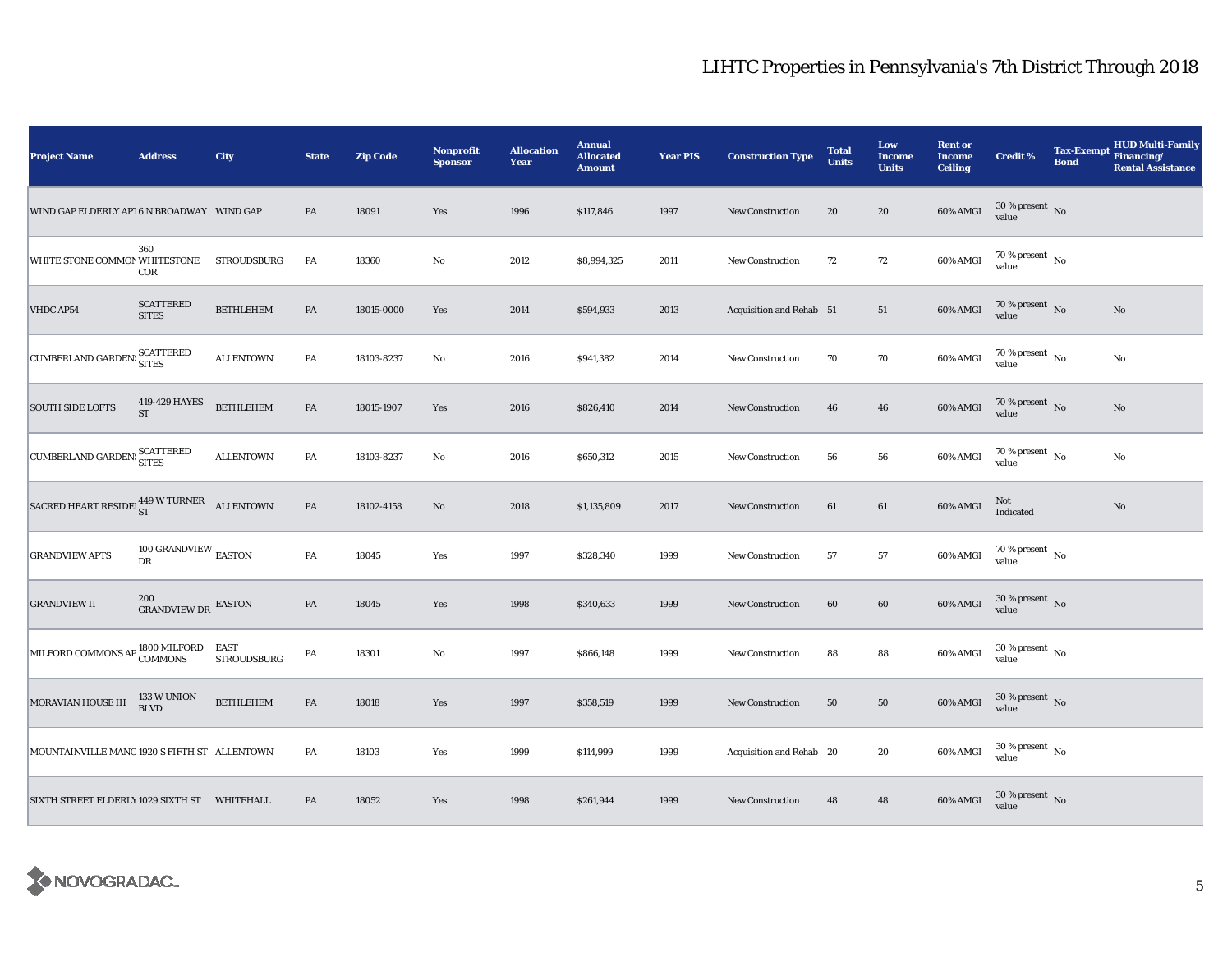| <b>Project Name</b>                            | <b>Address</b>                      | City                       | <b>State</b> | <b>Zip Code</b> | <b>Nonprofit</b><br><b>Sponsor</b> | <b>Allocation</b><br>Year | <b>Annual</b><br><b>Allocated</b><br><b>Amount</b> | <b>Year PIS</b>      | <b>Construction Type</b> | <b>Total</b><br><b>Units</b> | Low<br><b>Income</b><br><b>Units</b> | <b>Rent or</b><br><b>Income</b><br><b>Ceiling</b> | <b>Credit %</b>                             | <b>Bond</b> | Tax-Exempt HUD Multi-Family<br><b>Rental Assistance</b> |
|------------------------------------------------|-------------------------------------|----------------------------|--------------|-----------------|------------------------------------|---------------------------|----------------------------------------------------|----------------------|--------------------------|------------------------------|--------------------------------------|---------------------------------------------------|---------------------------------------------|-------------|---------------------------------------------------------|
| WIND GAP MANOR                                 | 665 ALPHA RD WIND GAP               |                            | PA           | 18091           | $\rm No$                           | 1997                      | \$186,856                                          | 1999                 | <b>New Construction</b>  | 26                           | 26                                   | 60% AMGI                                          | $30\,\%$ present $\,$ No value              |             |                                                         |
| COOPERSBURG APTS II 401 E STATE ST COOPERSBURG |                                     |                            | PA           | 18036           | Yes                                | 1998                      | \$270,382                                          | 2000                 | <b>New Construction</b>  | 41                           | 41                                   | 60% AMGI                                          | $30\,\%$ present $\,$ No $\,$<br>value      |             |                                                         |
| KNOX AVENUE SENIOR / 1101 KNOX AVE EASTON      |                                     |                            | PA           | 18040           | Yes                                | 1999                      | \$309,551                                          | 2001                 | New Construction         | 48                           | 48                                   | 60% AMGI                                          | <b>Both 30%</b><br>and 70%<br>present value | No          |                                                         |
| <b>LOCUST ST APTS</b>                          | 22 LOCUST ST MACUNGIE               |                            | PA           | 18062           | Yes                                | 2001                      | \$110,374                                          | 2001                 | <b>New Construction</b>  | 17                           | 17                                   | 60% AMGI                                          | $30$ % present $\,$ No $\,$<br>value        |             |                                                         |
| MILFORD COMMONS AP 1800 MILFORD                |                                     | EAST<br><b>STROUDSBURG</b> | PA           | 18301           | $\rm No$                           | 1999                      | \$440,203                                          | 2001                 | <b>New Construction</b>  | 42                           | 42                                   | 60% AMGI                                          | $30\,\%$ present $\,$ No value              |             |                                                         |
| ALLENTOWN NATIONAL $^{15}_{\rm ST}$ N SEVENTH  |                                     | <b>ALLENTOWN</b>           | PA           | 18101           |                                    | 2004                      | \$0                                                | Insufficient<br>Data | Not Indicated            | 63                           | $\bf{0}$                             |                                                   | Not<br>Indicated                            |             |                                                         |
| <b>CANAL PARK APTS</b>                         | 602 CANAL<br><b>PARK</b>            | <b>EASTON</b>              | PA           | 18042           |                                    | Insufficient<br>Data      | $\$0$                                              | Insufficient<br>Data | Not Indicated            | 27                           | $\bf{0}$                             |                                                   | Not<br>Indicated                            |             |                                                         |
| <b>CEDAR VILLAGE APTS</b>                      | 4234 DORNEY<br>PARK RD              | <b>ALLENTOWN</b>           | PA           | 18104           |                                    | Insufficient<br>Data      | \$0                                                | Insufficient<br>Data | Not Indicated            | ${\bf 50}$                   | $\mathbf 0$                          |                                                   | Not<br>Indicated                            |             |                                                         |
| CUMBERLAND GARDEN: CUMBERLAND ALLENTOWN        | 501 E<br>ST                         |                            | PA           | 18103           |                                    | 2013                      | \$0                                                | Insufficient<br>Data | Not Indicated            | 70                           | $\bf{0}$                             |                                                   | Not<br>Indicated                            |             |                                                         |
| DELAWARE TERRACE SENIOR                        |                                     | <b>EASTON</b>              | PA           | 18042           |                                    | Insufficient<br>Data      | \$0                                                | Insufficient<br>Data | Not Indicated            | 40                           | $\bf{0}$                             |                                                   | Not<br>Indicated                            |             |                                                         |
| DELAWARE TERRACE-F/210 JONES<br>HOUSTON WAY    |                                     | <b>EASTON</b>              | PA           | 18042           |                                    | Insufficient<br>Data      | $\$0$                                              | Insufficient<br>Data | Not Indicated            | 56                           | $\bf{0}$                             |                                                   | Not<br>Indicated                            |             |                                                         |
| <b>GREYSTONE APTS</b>                          | 106 S SEVENTH ALLENTOWN<br>ST       |                            | PA           | 18101           |                                    | Insufficient<br>Data      | \$0                                                | Insufficient<br>Data | Not Indicated            | 24                           | $\bf{0}$                             |                                                   | Not<br>Indicated                            |             |                                                         |
| HAMILTON ST (627)                              | 627 HAMILTON ALLENTOWN<br><b>ST</b> |                            | PA           | 18101           |                                    | Insufficient<br>Data      | $\$0$                                              | Insufficient<br>Data | Not Indicated            | $30\,$                       | $\bf{0}$                             |                                                   | Not<br>Indicated                            |             |                                                         |

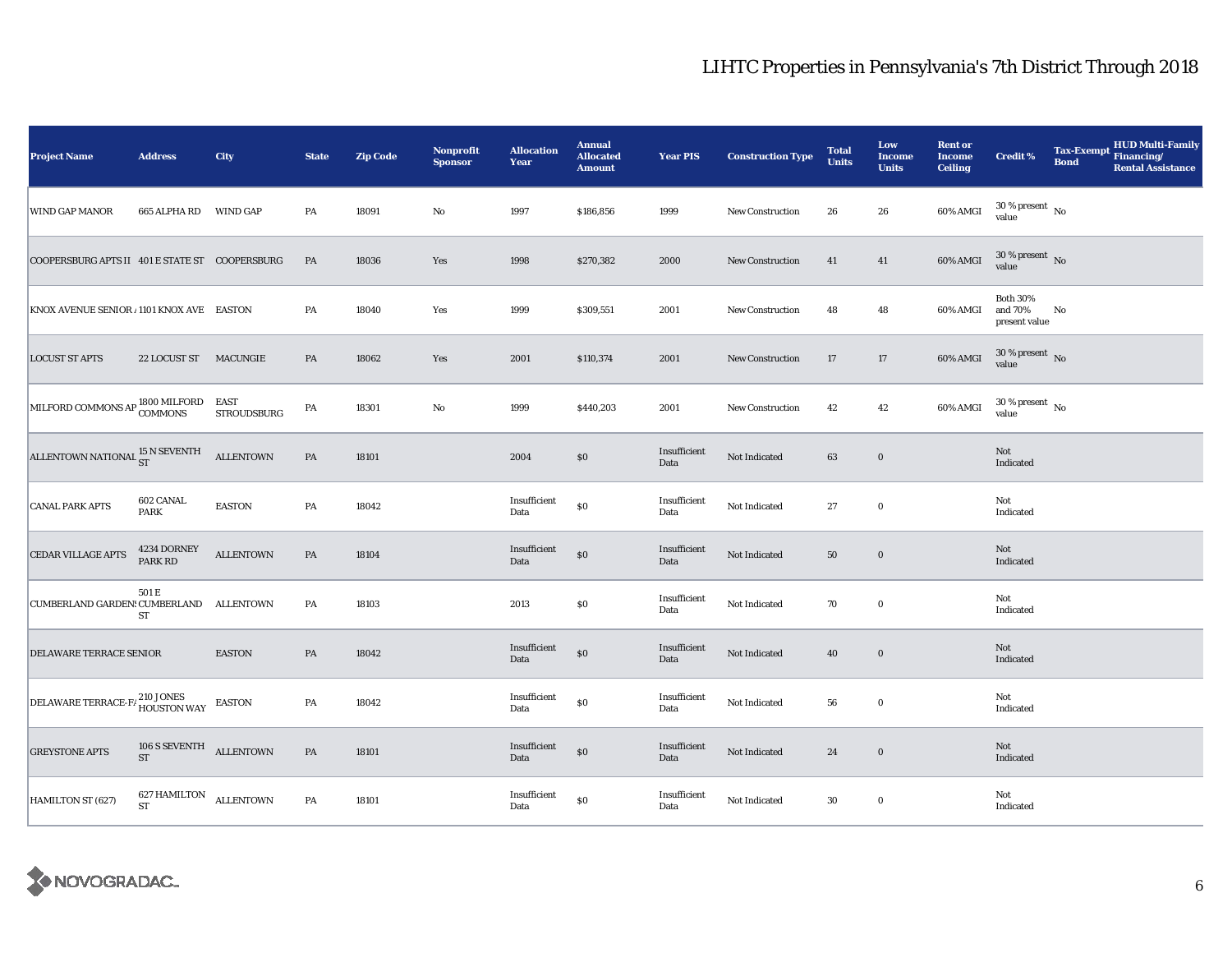| <b>Project Name</b>                         | <b>Address</b>                                          | City             | <b>State</b>  | <b>Zip Code</b> | Nonprofit<br><b>Sponsor</b> | <b>Allocation</b><br>Year | <b>Annual</b><br><b>Allocated</b><br><b>Amount</b> | <b>Year PIS</b>      | <b>Construction Type</b>       | <b>Total</b><br><b>Units</b> | Low<br><b>Income</b><br><b>Units</b> | <b>Rent or</b><br><b>Income</b><br><b>Ceiling</b> | <b>Credit %</b>                                   | <b>Tax-Exempt</b><br><b>Bond</b> | HUD Multi-Family<br>Financing/<br><b>Rental Assistance</b> |
|---------------------------------------------|---------------------------------------------------------|------------------|---------------|-----------------|-----------------------------|---------------------------|----------------------------------------------------|----------------------|--------------------------------|------------------------------|--------------------------------------|---------------------------------------------------|---------------------------------------------------|----------------------------------|------------------------------------------------------------|
| SOUTH THIRD STREET A 104 S THIRD ST EASTON  |                                                         |                  | PA            | 18042           |                             | Insufficient<br>Data      | $\$0$                                              | Insufficient<br>Data | Not Indicated                  | 22                           | $\mathbf 0$                          |                                                   | Not<br>Indicated                                  |                                  |                                                            |
| <b>TENTH STREET</b>                         | $3435\text{-}37$ 39-41 N $$\hbox{\,ALLENTOWN}\hbox{N}$$ |                  | PA            | 18101           |                             | Insufficient<br>Data      | $\$0$                                              | Insufficient<br>Data | Not Indicated                  | 23                           | $\mathbf 0$                          |                                                   | Not<br>Indicated                                  |                                  |                                                            |
| 43-55 W SPRUCE ST                           | <b>43 W SPRUCE ST BETHLEHEM</b>                         |                  | PA            | 18018           | $\rm No$                    | 1987                      | \$11,266                                           | 1987                 | Acquisition and Rehab 7        |                              | $7\phantom{.0}$                      | 60% AMGI                                          | $30\,\%$ present $\,$ No value                    |                                  |                                                            |
| 55 BROADWAY                                 | 55 BROADWAY BANGOR                                      |                  | PA            | 18013           | $\mathbf {No}$              | 1987                      | \$34,477                                           | 1987                 | Acquisition and Rehab 26       |                              | 26                                   | 60% AMGI                                          | $30\,\%$ present $\,$ No $\,$<br>value            |                                  |                                                            |
| <b>ATLANTIC APTS</b>                        | 729 E SEVENTH<br>$\operatorname{ST}$                    | <b>BETHLEHEM</b> | PA            | 18015           | $\rm No$                    | 1987                      | \$20,089                                           | 1987                 | Acquisition and Rehab 6        |                              | $\bf 6$                              | 60% AMGI                                          | $30$ % present $\,$ No $\,$<br>value              |                                  |                                                            |
| <b>BROAD &amp; HIGH STREETS 604 HIGH ST</b> |                                                         | <b>BETHLEHEM</b> | PA            | 18018           | $\rm No$                    | 1987                      | \$17,506                                           | 1987                 | Acquisition and Rehab 12       |                              | $12\,$                               | 60% AMGI                                          | $30\,\%$ present $\,$ No value                    |                                  |                                                            |
| <b>CHEROKEE APTS</b>                        | 501 CHEROKEE BETHLEHEM<br><b>ST</b>                     |                  | $\mathbf{PA}$ | 18015           | No                          | 1987                      | \$0                                                | 1987                 | <b>Acquisition and Rehab</b> 5 |                              | $5\phantom{.0}$                      |                                                   | Not<br>$\label{thm:indicated} \textbf{Indicated}$ | No                               |                                                            |
| <b>S 7TH ST APTS</b>                        | 1112 S SEVENTH ALLENTOWN<br><b>ST</b>                   |                  | $\mathbf{PA}$ | 18103           | $\mathbf {No}$              | 1987                      | \$13,765                                           | 1987                 | New Construction               | $5\overline{)}$              | $5\phantom{.0}$                      | 60% AMGI                                          | $30\,\%$ present $\,$ No value                    |                                  |                                                            |
| <b>W UNION BLVD</b>                         | 42 W UNION<br><b>BLVD</b>                               | <b>BETHLEHEM</b> | PA            | 18018           | $\rm No$                    | 1987                      | \$18,523                                           | 1987                 | Acquisition and Rehab 10       |                              | 10                                   | 60% AMGI                                          | $30$ % present $\,$ No $\,$<br>value              |                                  |                                                            |
| <b>WHITE HALL APTS</b>                      | 927 S SEVENTH<br>ST                                     | <b>ALLENTOWN</b> | PA            | 18103           | $\mathbf {No}$              | 1987                      | $\$0$                                              | 1987                 | <b>Acquisition and Rehab</b> 2 |                              | $\boldsymbol{2}$                     |                                                   | Not<br>Indicated                                  | $\mathbf{No}$                    |                                                            |
| 137 S EIGHTH ST                             | 137 S EIGHTH ST ALLENTOWN                               |                  | PA            | 18101           | $\rm\thinspace No$          | 1988                      | \$3,776                                            | 1988                 | Acquisition and Rehab 3        |                              | $\boldsymbol{3}$                     | 60% AMGI                                          | $30$ % present $\,$ No $\,$<br>value              |                                  |                                                            |
| 314 N CHURCH ST                             | $314$ N CHURCH $\quad$ ALLENTOWN<br>${\rm ST}$          |                  | $\mathbf{PA}$ | 18102           | $\mathbf {No}$              | 1988                      | \$9,731                                            | 1988                 | Acquisition and Rehab 8        |                              | $\tau$                               | 60% AMGI                                          | $30\,\%$ present $\,$ No value                    |                                  |                                                            |
| 327 N LUMBER ST                             | $327$ N LUMBER ALLENTOWN<br><b>ST</b>                   |                  | $\mathbf{PA}$ | 18102           | No                          | 1988                      | \$1,546                                            | 1988                 | Acquisition and Rehab 1        |                              | $\mathbf{1}$                         | 60% AMGI                                          | $30\,\%$ present $\,$ No value                    |                                  |                                                            |

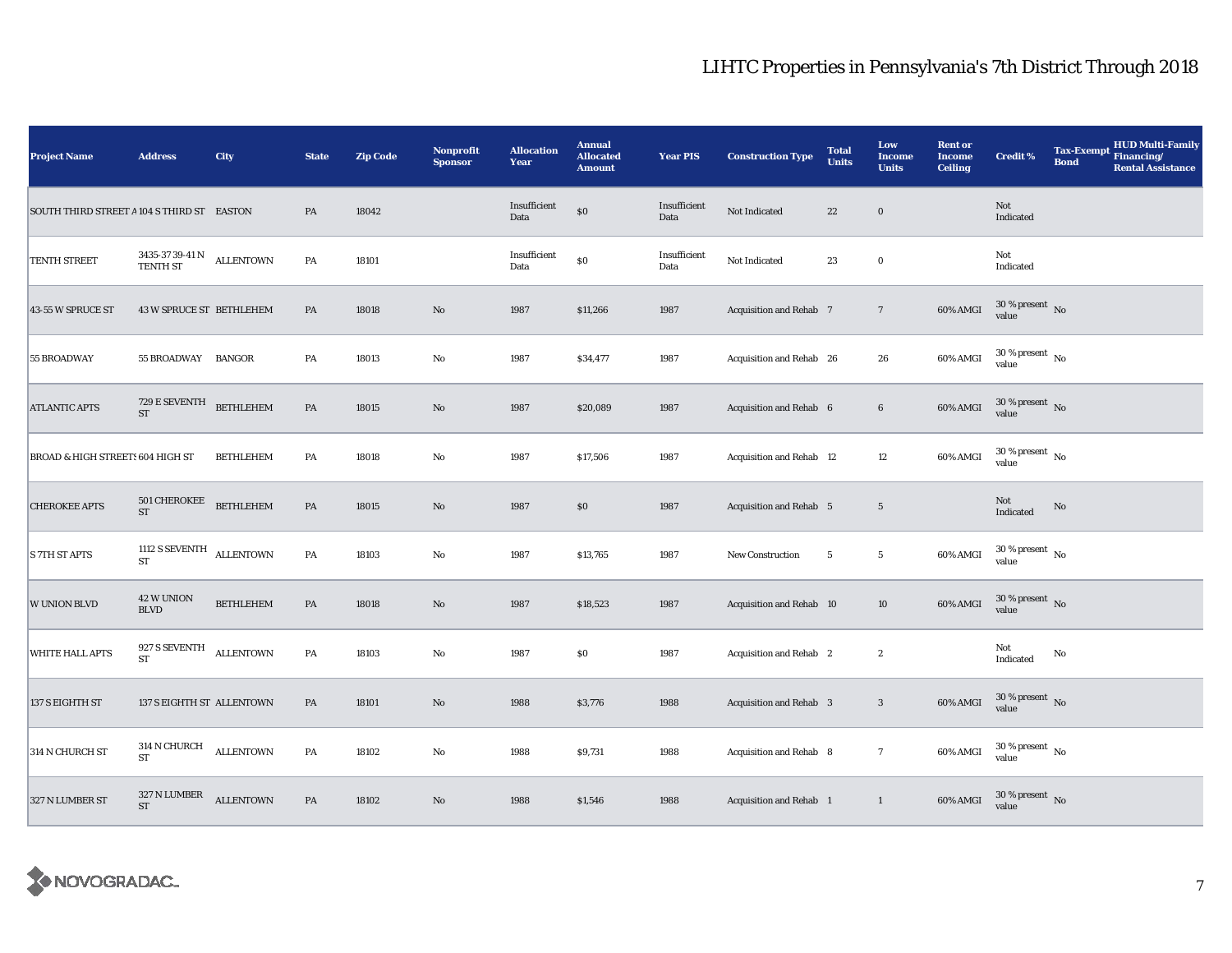| <b>Project Name</b>                                                        | <b>Address</b>                                    | City             | <b>State</b>  | <b>Zip Code</b> | <b>Nonprofit</b><br><b>Sponsor</b> | <b>Allocation</b><br>Year | <b>Annual</b><br><b>Allocated</b><br><b>Amount</b> | <b>Year PIS</b> | <b>Construction Type</b> | <b>Total</b><br><b>Units</b> | Low<br><b>Income</b><br><b>Units</b> | <b>Rent or</b><br><b>Income</b><br><b>Ceiling</b> | <b>Credit %</b>                             | <b>Bond</b> | Tax-Exempt HUD Multi-Family<br><b>Rental Assistance</b> |
|----------------------------------------------------------------------------|---------------------------------------------------|------------------|---------------|-----------------|------------------------------------|---------------------------|----------------------------------------------------|-----------------|--------------------------|------------------------------|--------------------------------------|---------------------------------------------------|---------------------------------------------|-------------|---------------------------------------------------------|
| 715-723 E HAMILTON ST $\frac{715 \text{ E HAMILTON}}{\text{ST}}$ ALLENTOWN |                                                   |                  | ${\bf PA}$    | 18109           | $\rm No$                           | 1988                      | \$26,451                                           | 1988            | <b>New Construction</b>  | 8                            | 8                                    | 60% AMGI                                          | $30\,\%$ present $\,$ No value              |             |                                                         |
| 833 W PINE ST                                                              | 833 W PINE ST ALLENTOWN                           |                  | $\mathbf{PA}$ | 18102           | $\mathbf{N}\mathbf{o}$             | 1988                      | \$3,402                                            | 1988            | Acquisition and Rehab 3  |                              | $\sqrt{3}$                           | 60% AMGI                                          | $30\,\%$ present $\,$ No value              |             |                                                         |
| 964 JACKSON ST                                                             | 964 JACKSON ST ALLENTOWN                          |                  | PA            | 18102           | $\mathbf{No}$                      | 1988                      | \$11,395                                           | 1988            | Acquisition and Rehab 4  |                              | $\overline{4}$                       | 60% AMGI                                          | $30\,\%$ present $\,$ No value              |             |                                                         |
| <b>CENTURY HOUSE</b>                                                       | 8 N MAIN ST                                       | <b>BANGOR</b>    | PA            | 18013           | $\rm No$                           | 1988                      | \$70,929                                           | 1988            | Acquisition and Rehab 34 |                              | 34                                   | 60% AMGI                                          | $30\,\%$ present $\,$ No value              |             |                                                         |
| LINCOLN MANOR                                                              | 320 OAK ST                                        | WALNUTPORT       | PA            | 18088           | $\rm No$                           | 1988                      | \$69,878                                           | 1988            | <b>New Construction</b>  | 37                           | 37                                   | 60% AMGI                                          | $30\,\%$ present $\,$ No value              |             |                                                         |
| <b>UNION STREET APTS</b>                                                   | 259 E UNION ST ALLENTOWN                          |                  | PA            | 18109           | $\rm\thinspace No$                 | 1988                      | \$17,010                                           | 1988            | Acquisition and Rehab 4  |                              | $\overline{4}$                       | 60% AMGI                                          | $30\,\%$ present $\,$ No value              |             |                                                         |
| 1538 E EIGHTH ST APTS $^{1538}_{\rm ST}$ EIGHTH BETHLEHEM                  |                                                   |                  | PA            | 18015           | Yes                                | 1989                      | \$18,640                                           | 1989            | Acquisition and Rehab 4  |                              | $\boldsymbol{4}$                     | 60% AMGI                                          | $70\,\%$ present $\,$ No value              |             |                                                         |
| <b>240 E HAMILTON ST</b>                                                   | 240 E<br><b>HAMILTON ST</b>                       | <b>ALLENTOWN</b> | $\mathbf{PA}$ | 18109           | $\rm\thinspace No$                 | 1989                      | \$3,368                                            | 1989            | Acquisition and Rehab 2  |                              | $\boldsymbol{2}$                     | 60% AMGI                                          | $70\,\%$ present $\,$ No value              |             |                                                         |
| NORTH HALL ST                                                              | $422\,1/2$ N HALL $\quad$ ALLENTOWN<br>${\rm ST}$ |                  | PA            | 18102           | No                                 | 1989                      | \$3,258                                            | 1989            | Acquisition and Rehab 1  |                              | $\mathbf{1}$                         | 60% AMGI                                          | <b>Both 30%</b><br>and 70%<br>present value | No          |                                                         |
| 846 W WALNUT ST                                                            | $846\,\rm{W}\,\rm{WALNUT}$ ALLENTOWN<br><b>ST</b> |                  | $\mathbf{PA}$ | 18102           | $\rm No$                           | 1989                      | \$841                                              | 1989            | Acquisition and Rehab 2  |                              | $\boldsymbol{2}$                     | 60% AMGI                                          | $70\,\%$ present $\,$ No value              |             |                                                         |
| 848 W WALNUT ST                                                            | 848 W WALNUT ALLENTOWN<br><b>ST</b>               |                  | PA            | 18102           | $\rm No$                           | 1989                      | \$780                                              | 1989            | Acquisition and Rehab 2  |                              | $\boldsymbol{2}$                     | 60% AMGI                                          | $70\,\%$ present $\,$ No $\,$<br>value      |             |                                                         |
| 941 E FOURTH ST                                                            | $941\,\mathrm{E}$ FOURTH<br>ST                    | <b>BETHLEHEM</b> | $\mathbf{PA}$ | 18015           | $\rm No$                           | 1989                      | \$4,548                                            | 1989            | Acquisition and Rehab 2  |                              | $\boldsymbol{2}$                     | 60% AMGI                                          | $70\,\%$ present $\,$ No value              |             |                                                         |
| ALLENTOWN TOWNE H( $_{ST}^{1827}$ W WALNUT ALLENTOWN                       |                                                   |                  | $\mathbf{PA}$ | 18104           | $\mathbf{No}$                      | 1989                      | \$282,823                                          | 1989            | New Construction         | 160                          | 159                                  | 60% AMGI                                          | $70\,\%$ present $\,$ No value              |             |                                                         |